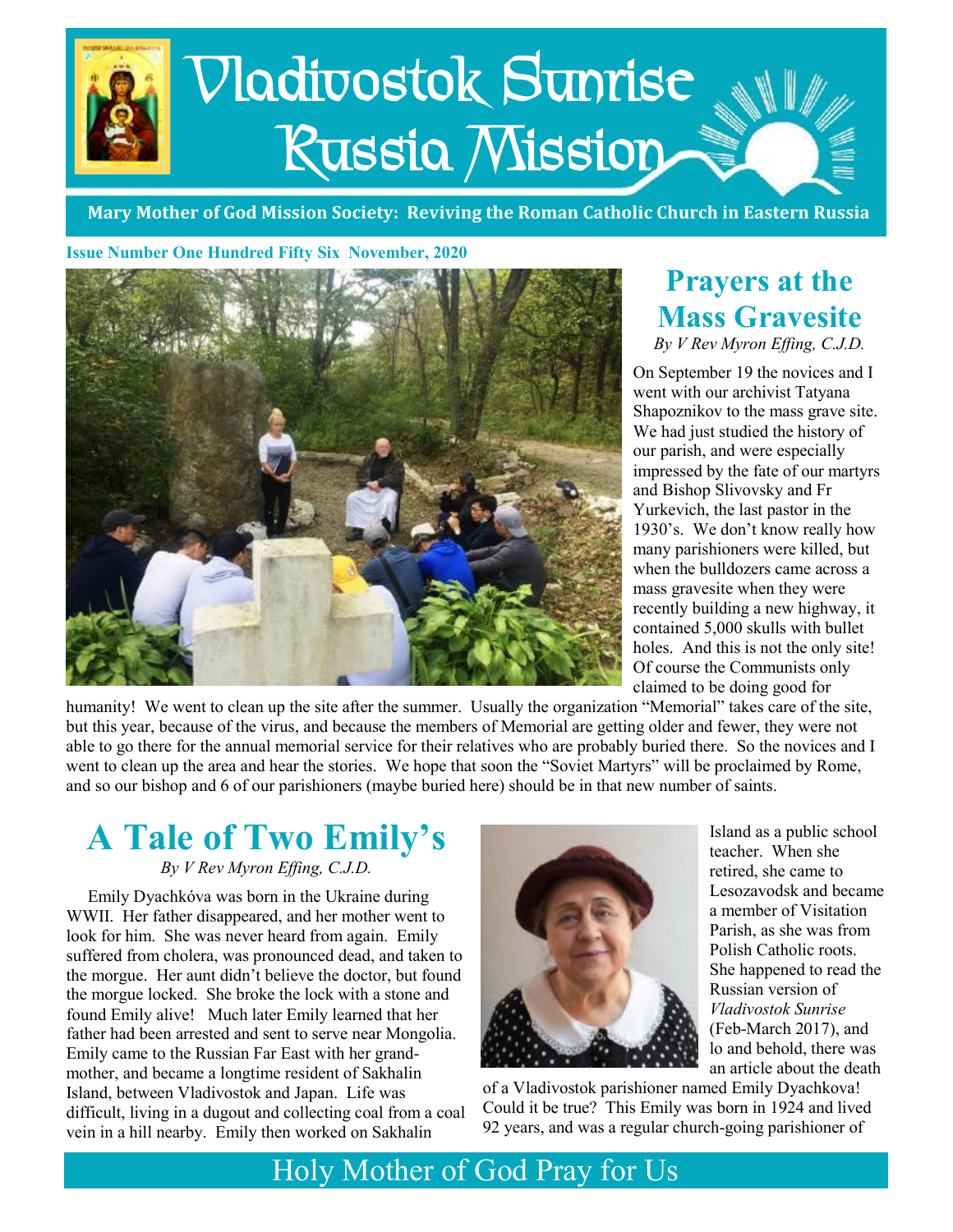Most Holy Mother of God Parish. Emily had been told that she was named for her lost aunt, as contact with her had been lost during the terrible years of World War II, when her aunt was taken as a prisoner to Germany, and they had no trace since!



*Elder Emily at church in Vladivostok* 

 Emily contacted us to get information about the elder Emily's relatives, which we were able to provide! Phone calls, letters, visit, and sure enough, this was Emily's aunt! "I wish I had known that we lived so close to one another, but we didn't know!"

 The elder Emily's life was featured in *Vladivostok Sunrise* (#85 January 1, 2009). You can read it at <https://vladmission.org/s/85>.)

 In general, the elder Emily lost her mother in childhood, and her father was shot as an "enemy of the people" during Stalin's terror in 1935. She was 16 when she was given work in the coalmines of Donbass, Ukraine, but was simply turned out on the street when the mine closed. It took months for her to walk home to her aunt in the village of Verbka, Ukraine, but the whole family was moved to Germany where she worked on a farm until the American forces freed them on May 9, 1945. But then they were sent to the Russian forces to return them home to the Ukraine. Later she married, but her husband was executed because he had worked as a prisoner in Germany.

 In order to give her son a chance for a good education ("enemies of the people") this Emily moved to the Russian Far East to Vladivostok where her son finished his University education.

 The elder Emily died on November 8, 2016. After her life of tragedy, may the Lord take her to His kingdom! And also her son who was murdered while she was still alive by a gang of toughs on the street in Vladivostok.

Thanks, younger Emily, for letting us know the story!

### **How to Communicate with Us**

#### **Internet**

Russian language: [www.catholic.vladivostok.ru](http://www.catholic.vladivostok.ru)  English language: [www.vladmission.org](http://www.vladmission.org) Sisters in Jesus the Lord in English: [www.cjd.cc](http://www.cjd.cc)

#### **Office in Russia: Phone** +7-423-226-9614  **Fr Myron: [myron.effing@gmail.com](mailto:myron.effing@gmail.com) Fr Daniel: [vladcanonsregular@gmail.com](mailto:vladcanonsregular@gmail.com)  Office in California: Phone and FAX:** +1-209-408-0728

**Mary Mother of God Mission Society 1736 Milestone Cir Modesto CA 95357**  [usoffice@vladmission.org](mailto:usoffice@vladmission.org) 

#### **Mary Mother of God Mission Society is listed in the Official Catholic Directory under the Diocese of Stockton, CA.**

*Vladivostok Sunrise*Edited and produced in Russia by V Rev Myron Effing, C.J.D. Printed in Modesto, California by Parks Printing. Assembled for mailing by St Joseph Parish, Modesto, California.

The color theme of this issue is from Valeria's cushion below.



Do you think Santa will come this year? [Valeria March 11, 2020]

**Remember Mary Mother of God Mission Society in Your Will!**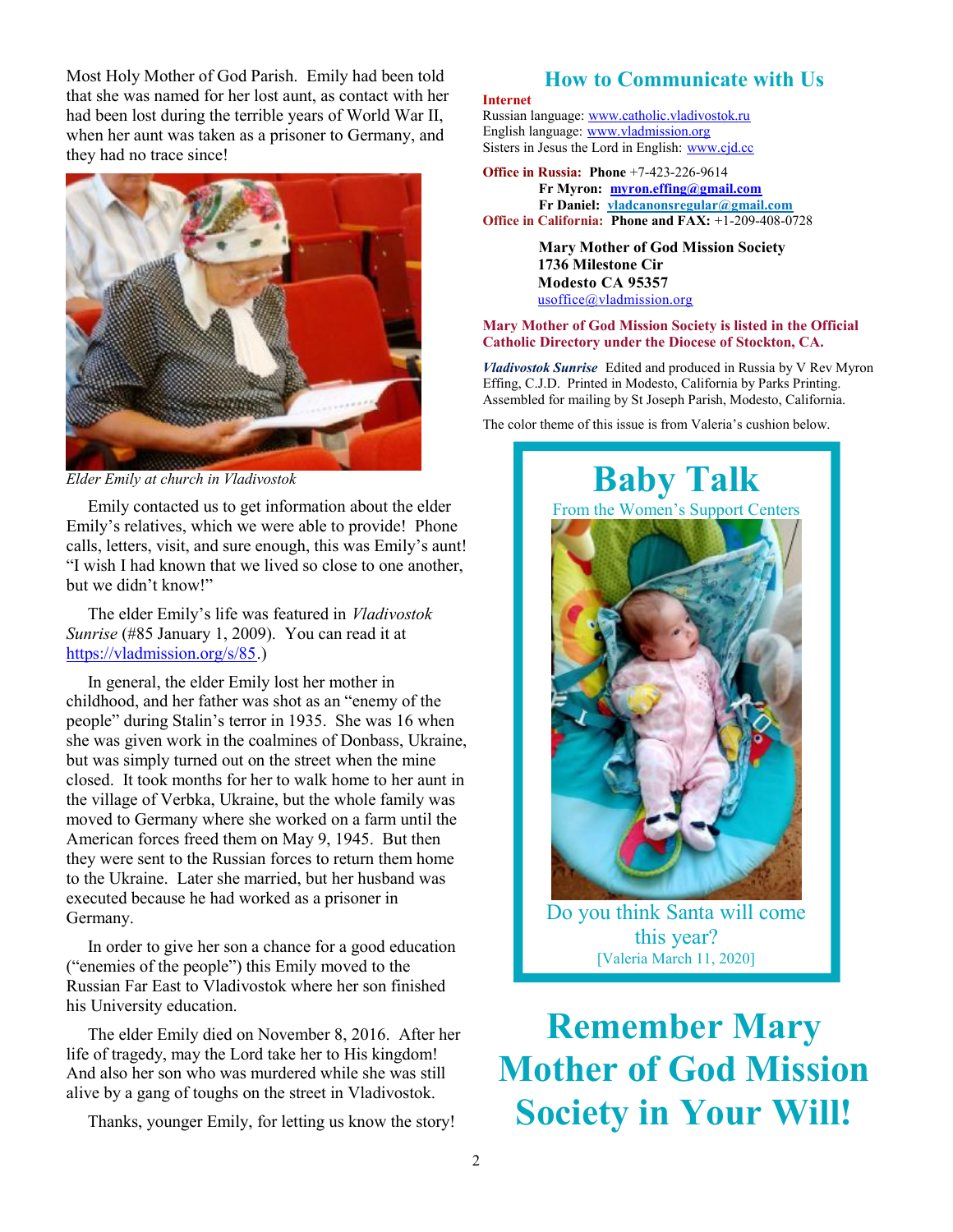### **Bishop Slivovsky's Saint's Day**

#### *By V Rev Myron Effing, C.J.D.*

November 4 is the  $175<sup>th</sup>$  anniversary of the saint's day of our Bishop of Vladivostok, Karl Slivovsky who was named in honor of St. Charles Borromeo (i.e. Karl Borromeo). His birthdate is given as June 29, 1845, on the internet, but there is some doubt. "The details of Karol Sliwowski's early life are not known – his family, his education, his early assignments. There is no information in the parish records or archives in Kazan, where he served prior to his assignment to Vladivostok. Presumably he was born in Belarus, where the devastation of World War II possibly accounts for the loss of the historical record."  $(pg.98)^*$  We are told that the Poles celebrate a person's saint's day, not the birthday, which would explain the relic we have of Bishop Slivovsky's possessions, a folder for documents with his initials on it, and the date of November 4, 1911, and the word "Kazan"—It was probably a gift to him on his saint's day given him in Kazan, Russia, where he was pastor before Vladivostok. He died on January 5, 1933, as is clear from the photo of his grave marker, even though internet sources say January 6. Perhaps January 6 was when they heard about it in Europe.



Our archivist Miroslava Efimova has this: "We learned many of the details of the life of Bishop Sliwowski in Sedanka [where he was exiled] from the former

Vladivostok parishioner, Regina Stańko, a retired military doctor now living in Tomsk. Her father, Stanisław Stańko, a railroad worker, was not afraid of visiting the exiled bishop in Sedanka and conversing with him at length in Polish. The Stańko family at that time lived in First River; their house stood above the lake, not far from the sea. In their small compound the Stańkos kept chickens, geese and a cow. The mother entrusted little Regina with taking fresh milk to the bishop in Sedanka and the little girl was thus always a welcome guest. Regina several times witnessed the "searches" of the bishop. Then some serious and dour people came to the little summer house and they moved the priest's vestments from one place to another, counting and re-counting his things and meticulously inventorying his books. Of course these "inspectors" found nothing illegal among the bishop's possessions, but during these inspections the bishop always experienced deep emotional anxiety and

was shamed to the point of tears….Regina's accounts greatly assisted the present-day parishioners in establishing the chain of events of those days.

"On the morning of January 5, 1933, Regina as usual brought the bishop fresh milk, but at the doorway she was greeted by the weeping Kazimira [a parishioner and neighbor who tended to the bishop's needs.] Sobbing, she said: "He doesn't need milk. He doesn't need anything. He's dead!" Regina recalls that the funeral took place the following day, January 6, 1933. They carried the coffin with the body of the deceased bishop on a sleigh to the nearby Sedanka cemetery. The coffin had been soldered because Kazimira intended to take the bishop's body to Poland. The deceased bishop was accompanied by the parish elder, a small group of parishioners, several children and Regina and her parents.

"Maria Switecka, at that time a 17-year-old girl, who had served the bishop as a maid, described the bishop's funeral to us somewhat differently: "The bishop lay in an open coffin, dressed in a white chasuble and a gold beret, on his finger was his episcopal ring and alongside him in his coffin lay his crosier. They sang his funeral in the old chapel without a priest and they buried him next to the chapel." Maria remembered that the German consul attended the funeral and burial. Three days later robbers dug up the grave, opened the coffin and stole the crosier and episcopal ring. The bishop's body was re-buried in a simple wooden coffin somewhere between the chapel and the school. (Author's Note: The school was the bishop's manor – today it is the Orthodox Martha Mary Convent.)



"Regina also told us that during the summer vacation of that year she lived at Mrs. [Kazimira] Piotrowska's in Sedanka and every day they went to the bishop's grave. Simple wildflowers

grew on the grave and, as she recalls, an iron cross with a small plaque stood over the grave. On the plaque were written in Polish the bishop's name and the dates of his birth and death.\*\* Regina sent our parish two photos of the grave. Having buried the bishop, Mrs. Piotrowska, not expecting to get permission to transport the bishop's body, departed for Poland, after having distributed to the parishioners the last of the bishop's possessions.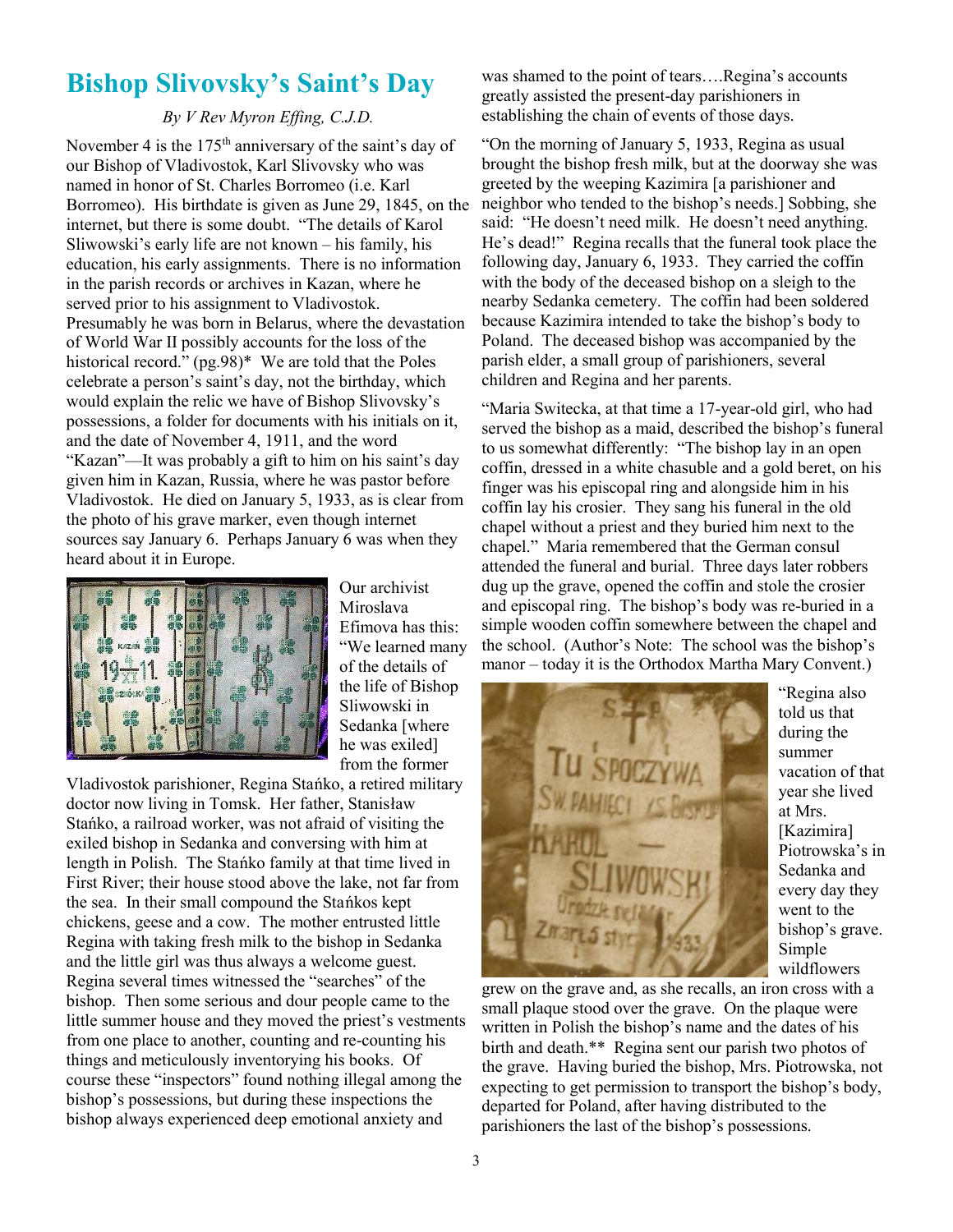"In spite of the fact that the head of the family, Stanisław Stańko, was arrested and sent to the Siberian labor camps, and his wife and two children banished to Tomsk, in this family, even during times of severe hardship, the bishop's valuable silver keepsakes were preserved inviolable. In 1995 Regina Stańko conveyed these heirlooms to the Vladivostok Roman Catholic parish." (pg 165)\*

\*Miroslava Igorevna Efimova, *Harsh Vineyard, History of Catholic Life in the Russian Far East*, Trafford Publishing, 2008 ([www.Trafford.com](http://www.Trafford.com))

\*\* On the photos, there is no birth date visible.--ME.

# **Christmas Present for Mary?**

 We still need donors for the remaining **stained glass windows** for the Nakhodka Church of Our Lady of the Pacific. Those purchased already are now in production.  $\overline{\mathbf{r}}$  Then Because  $\mathbf{r}$ 

|                | <b>HEM DESCRIPTION</b>                         |    | <b>SUITLES</b> |  |
|----------------|------------------------------------------------|----|----------------|--|
| $2^{\circ}$    | 3 Main Sanctuary wall: Sermon on the Mount     | 48 | 7062           |  |
| 3 <sup>1</sup> | 4 Transept Window: Pentecost with St. Mary     |    | 97 26972       |  |
| $\Delta$       | 5 Transept Window: Holy Family with St Joseph  |    | 97 26972       |  |
| 6              | 7 Midsize nave Windows: Ss Cyril and Methodius | 48 | 7062           |  |



*Sts. Cyril & Methodius Holy Family* 

 *Sermon on the Mount* 

 *Pentecost* 

Parishioners in Nakhodka are still using temporary plastic chairs for Sunday Mass. See photo on page 5. Pews are estimated to cost about \$500 each. Would you like to donate for **pews**?

**<http://vladmission.org/get-involved/donate/>**

# **News Notes**

*by V Rev Myron Effing, C.J.D.*

● Because of a computer glitch, we aren't sure that all those who donated to **Adopt-a-Mother or Adopt-a-Birth** received the picture of the baby they helped save. If you didn't get your picture, please remind me! Sorry! Thanks!

We were directly hit by the **super-typhoon** on September 3, and the result is a lot of damage to the roof of the rectory. So we'll need to re-shingle. Gratefully, no one was hurt as far as we know in Vladivostok, but two sailors drowned when their boat capsized on the ocean. Many trees were blown down, and all trees lost most of their leaves. Tatyana, our biologist parishioner, says that the leaves were killed by salt spray from the wind carrying the sea water inland. There was no damage to the church building. As a precaution the government shut down all the suspension bridges during the storm, so traffic jams were everywhere! Kids were off from school for the day.

● Thanks to the **Loyola Foundation**, our seminarians in Indonesia have better transport. In the picture, Fr Yohanes Marinus, C.J.D., Prior of the Our Lady of Vladivostok Community in Maumere, blesses the new auto as the

seminarians remember to pray for the donors. The community of some 35 busy priests and seminarians had to rely on one car, one old pick-up, and six motorcycles for all their transportation needs. This car will be a big help! Thanks, Loyola Foundation!



*Fr Prior Yohanes blessing the new Toyota van* 

● 2020 is the centenary of the great work of the **Knights of Columbus** here in Vladivostok. They were here to give support to the American and other interventionist troops guarding the Trans Siberian

Railroad during the Russian revolution. Hundreds of American soldiers were killed here by the Communists, and they were later reburied in San Francisco. You can find more information in *Vladivostok Sunrise* #71 (**[https://vladmission.org/s/71\)](https://vladmission.org/s/71)**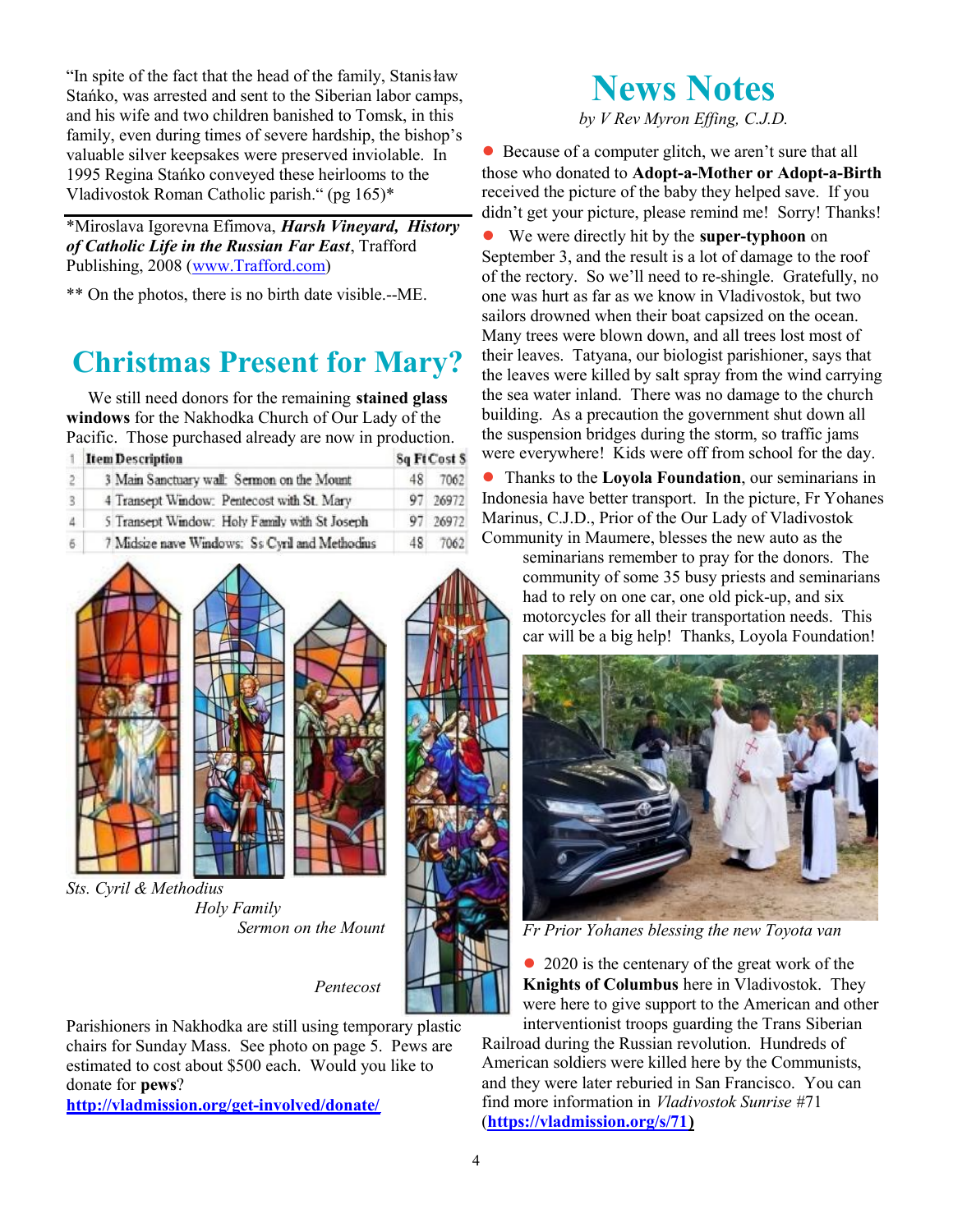

*The Knights of Columbus café on Svetlanskaya St (main street.) in Vladivostok, looking nearly the same as today*

● Our parishes began preparing for winter with our **Sacrament of Anointing** for the elderly and for those with chronic illnesses on October 4, and the Day of Thanksgiving for the Harvest on October 11. During bad weather many of our elderly will not be able to come to church—They don't have cars and the city is big, taxis are expensive, and buses required standing in the cold and waiting. We plan to continue uploading our Sunday Mass on the internet, but many elderly don't have internet access. So the annual anointing is something they really look forward to. Because of the Corona virus we took special care to keep distances and disinfect our hands. At 79 years old, I was also anointed. About 26 people took advantage of the opportunity. At the same Sunday Mass we also give an annual special blessing to parishioners who are doctors, nurses, social workers, and those caring sick people at home, asking the Lord to accompany them and give relief to those who are suffering. It also gives the parishioners a chance to see just who our medical people are.



*Some of the elderly waiting for anointing* 



*Me being anointed by Fr Nikita* 

● Fr Sebastian D'Silva, Pastor of Our Lady of the Pacific Parish in Nakhodka, was in a **car accident**. His Russian helper was driving and neither were hurt. The cause of the accident was the other car's driver, so he will get some money back from insurance. But his car, a 2008 Toyota Premio is 12 years old, so I'm wondering if it doesn't make more sense to get a newer car rather than to repair this one. Benefactors would have to help.



*The car will never be the same.* 



*All the floor tiling was the gift of an anonymous donor.*  ● The Nakhodka church of Our Lady of the Pacific is gradually taking shape with the completion of the **floor**  and stairways. Next the permanent altar is being made, and the first set of stained glass windows are in process.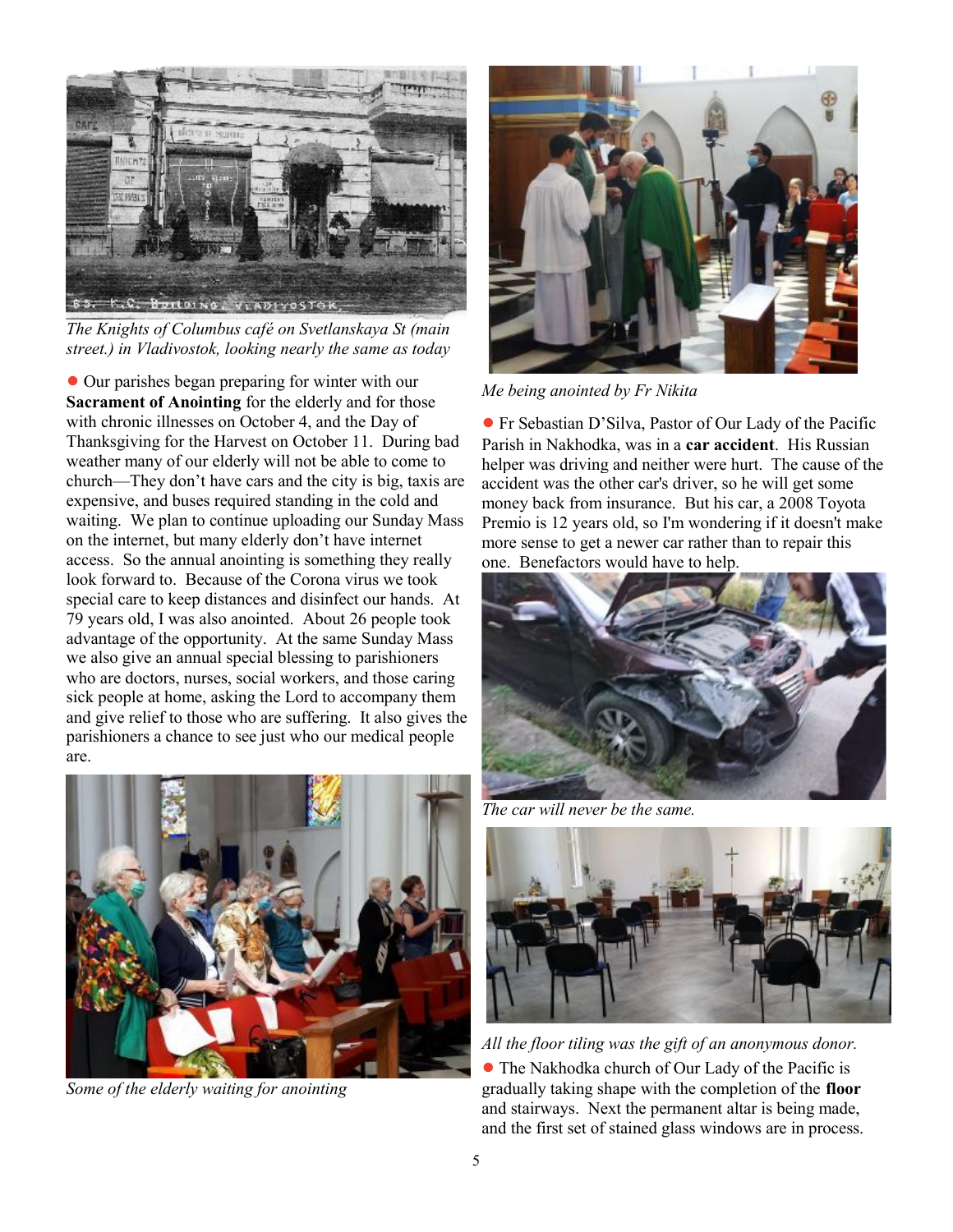### **Questions People Ask: I heard that you priests in Vladivostok founded a lot of parishes?**

Yes, here is the list: **Vladivostok**--Most Holy Mother of God **Khabarovsk**--Immaculate Conception **Blagoveschensk**--Transfiguration **Lesozavodsk**--Visitation **Arsenyev**--Annunciation **Nakhodka**--Our Lady of the Pacific **Ussurysk**—Nativity (in the year 2000) **Artyom**--St Joseph (named for Fr Dan's and my home parishes)

**Romanovka-**-Holy Trinity **Balshoi Kamen**—St John the Evangelist (closed now because the city was closed)

We also started in **Comsomolsk-na-Amure** (Holy Family), **Dalnegorsk** (Presentation), and **Svobodny**  (Divine Mercy), but other priests took over there before we had those parishes fully organized.

The next parish will be the Far Eastern Federal University Student Parish on **Russian Island**, working together with the C.J.D. Sisters from America, probably it will be named St John the Evangelist Parish or St Paula Parish. St Paula's chapel is now under construction.

### **Can I send some children's toys or medicines to you in Vladivostok?**

I'm sure that good-hearted people in America see things that could be used by the poor elsewhere, if only these things could be sent, but the problem is that the cost of sending is more now than the cost of the items in the target country. It is almost impossible to ship things to us, and even more so now with the Corona. As usual, money is the easiest to send and the most efficient. Our Women's Support Centers are the focus of our help to kids, and the volunteers have a lot of experience knowing the kids and knowing what they need. So that is the best approach. We are also getting more donations in kind here in Russia, especially children's toys and clothing, after the "baby boom" of the last three years.

Meanwhile medicines are just impossible to ship. Getting them through Customs would cost much more than their purchase price. Maybe people still think of a Russia of empty stores, but this is the new Russia: The stores are full and the prices are just like in America, although people's wages are not as high, so there is still poverty. There is no need to buy in America and ship here. Easier to buy here. One can buy most anything now, if there is money.

### (Development Desk Continued from Page 8)

Here is the English translation for *To Eternity* 

### *TO ETERNITY*

*My heart has been longing for a long time To stay in Your arms, But this longing is just longing; I am still immersed in my world* 

*Until Your love, O Lord Takes me to Thy Face Which I have been searching for and give me peace, Peace that I never got from the world.* 

*Ref.* 

*O Lord, I thank you for your love. Forgive the sins of your weak servant. Strengthen me, that this Holy Love will be just for you. Steady my soul which is still uncertain To serve you to eternity.* 

Thank you for your ongoing support to our seminarians! God bless you and your families. Sincerely, Vicky Trevillyan National Coordinator 209-408-0728 [usoffice@vladmission.org](mailto:usoffice@vladmission.org)

### **From the Women's Support Centers**

 Most women who come to our Women's Support Center got the blues because of their difficulties. But there are moms from whom you can learn to look at things positively. Such a woman was "Olga," a mother of three precious daughters. This little woman reminded me of the heroine of the American bestselling author Eleanor Porter—Pollyanna, who always managed to find something good in any difficulty.

 Most families with many kids usually lack material means, even if the family is whole. Olga's husband died of a serious illness, but instead of giving in to depression, Olga took and finished a course in manicuring and tried to make a living. I was happy for her because she really succeeded in beauty work.

 I often think about why some people crash because of difficult situations, while others can jump ahead. I understood that an important reason is the family that the woman grew up in herself. It's a hidden support that a mother passes on to her daughter. That is the way it was with our Olga who grew up in a poor family, but with family values, traditions, and love.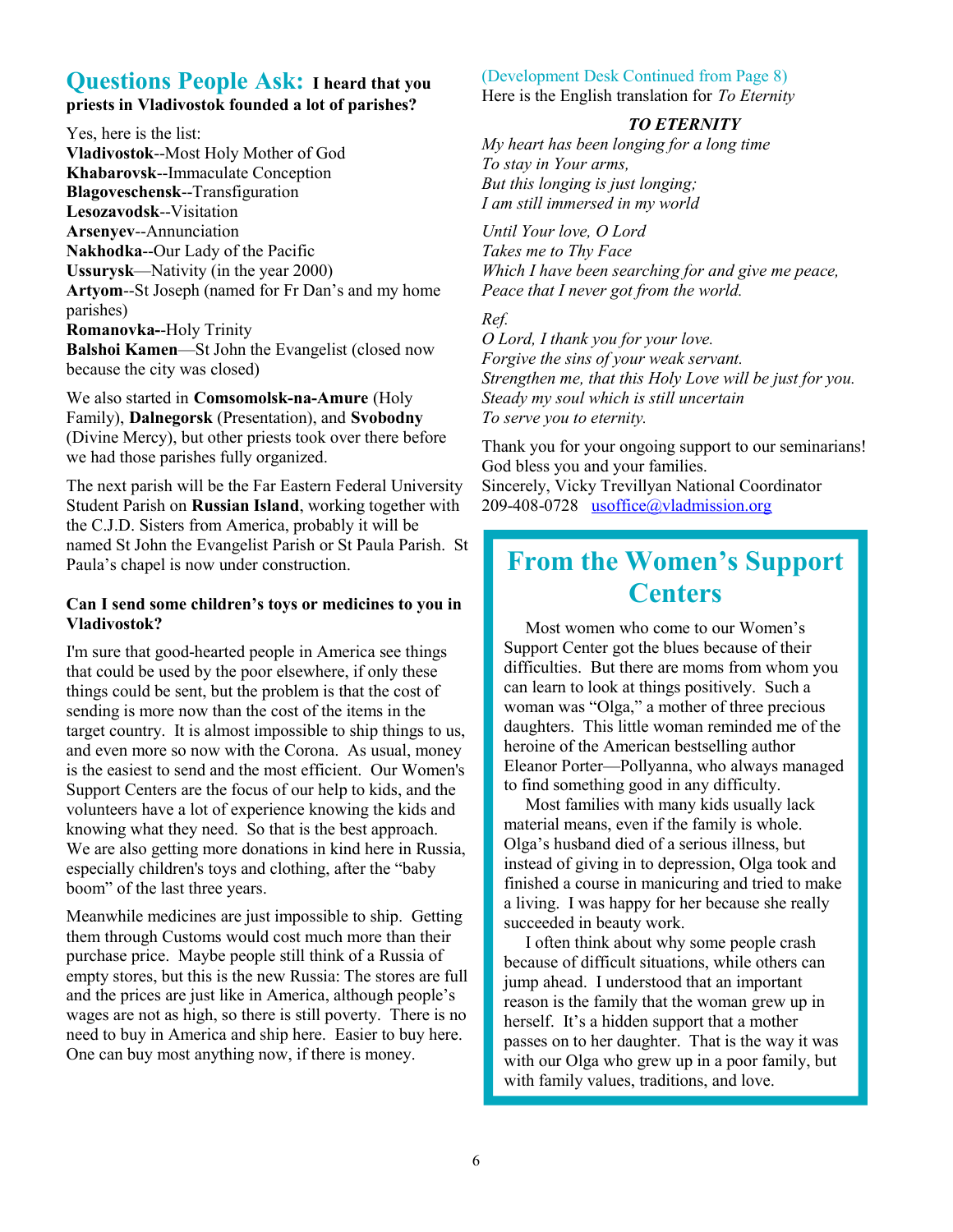### **Opportunities**

♥ Please **pray** for our mission and our world.

♥ **Upcoming Ordinations!** 2 priests and 9 Deacons will soon be ordained. These include 1 priest and 1 deacon in Russia. Please consider supporting our growing **vocations programs.** We have many qualified candidates and the costs for education and living expenses are growing. Currently, 10 new priests have been ordained in the order of Canons Regular of Jesus The Lord (CJD). We have 29 seminarians, 3 Deacons and 3 Brothers and we support them all. They need your prayers and financial help to continue their journey. Yearly costs are \$10,700 for each seminarian so you can see the need is very great. Please go to our website [www.vladmission.org](http://www.vladmission.org) for more information about our seminarians.

♥ There's still time to enter to win our beautiful **"Falling Leaves" Queen/King quilt.** Hand-crafted by Donna Hamilton of Evansville, IN. Suggested donation is \$10 per entry. Receive 15 entries for a suggested \$100 donation. Enter as many times as you wish. Send your name, address, phone and email to the mission office. Please print. Drawing will be held December 11, 2020. Thank you Donna and thank you to our participants!



♥ Give an eternal gift. Remember loved ones in this special way. Masses celebrated in Russia may be requested. **Mass stipends** support our priests. Please send your special intentions or Mass requests to the mission office. Mass cards will be sent to you or designated persons. Suggested stipend is \$15 per Mass.

♥ Our priests are getting older. Fr Myron will be 80 on February 7<sup>th</sup> and Fr Dan will celebrate his 70<sup>th</sup> birthday on March 5th. We've set up a **Priests' Medical and Retirement Fund.** If you'd like to help care for Fr Myron and Fr Dan in their retirement years, please note, "Priests' Retirement Fund" on your check or donate online at [www.vladmission.org.](http://www.vladmission.org) Thank you.

♥ Please help us keep the Women's Centers open. **Adopt A Baby** or **Adopt A Mother.** Your gift of \$50 to the **Adopt A Birth** program will pay for the medical supplies needed in the hospital to deliver the baby. Often times, the cost of these supplies is the deciding factor for a mother to have an abortion or let her child live. Fr Myron will send you a picture of the newborn you helped save to keep or

pass on. Over 3000 babies have been saved from abortion to date! Your \$125 gift to the **Adopt A Mother** program will provide help to the mother and baby in the first weeks supplying them with nutritious food, formula, diapers, baby clothes vitamins and medical aftercare. General donations to the Women's Centers will help us continue to serve women in crisis pregnancies, children, and men and women suffering from post-abortion syndrome, and many other services offered to families.

♥ THANK YOU to all for helping us with the **rectory land purchase. We've reached our goal!** We will proceed with finalizing the land transaction.

♥ **Giving Tuesday** is December 1. Please remember our mission and give online or by mail. Thank you!

♥ Shopping on Amazon? Please remember to type in **Amazon Smile** in the search bar and select Mary Mother of God Mission Society as your charity of choice. Amazon will donate **0.5% of your cart** total to the mission at no cost to you! To date the mission has raised over **\$3200**  from Amazon Smile. You are helping our mission and it costs nothing extra to you.

♥ Beautiful Christmas Gift! Our *Abundant Blessings Cookbook* makes a unique and beautiful gift. Plus, receive a FREE copy (up to \$14 value) of one of several **Vladivostok Concert CD's** with your purchase of our cookbook*.* 494 International recipes from our



priests, seminarians and mission families fill the pages! Proceeds go to our **seminarians' education fund** and our **Women's Support Centers** helping pregnant women and families. **\$30 per cookbook** covers cookbook, CD, and shipping in the continental USA.

♥ We now have **face masks** made from recycled liturgical vestments. A beautiful gift for your priest or friends. Triple layer with filtered lining (not PPE). Reinforcement added to shape along your nose for secure fit. In addition, we have white embroidered and brocade face masks for weddings and special events. Quantity orders accepted Many thanks to Barbara Fitzsimmons of Modesto, CA for all. To date, Barbara has prayerfully sewn hundreds of beautiful Magnificat, missal and bible covers, rosary cases, stunning totes and now face masks from discarded priest vestments. Barbara donates 100% of proceeds to the mission. You can purchase her work on our Vladivostok mission store site, [www.store.vladmission.org](http://www.store.vladmission.org) or call the mission office. Thank you Barbara!

♥ **2021Annual guides** for Christian Prayer, Liturgy of the Hours and Missals available through the mission web store. 2021 St Joseph Annual Sunday Missals too!